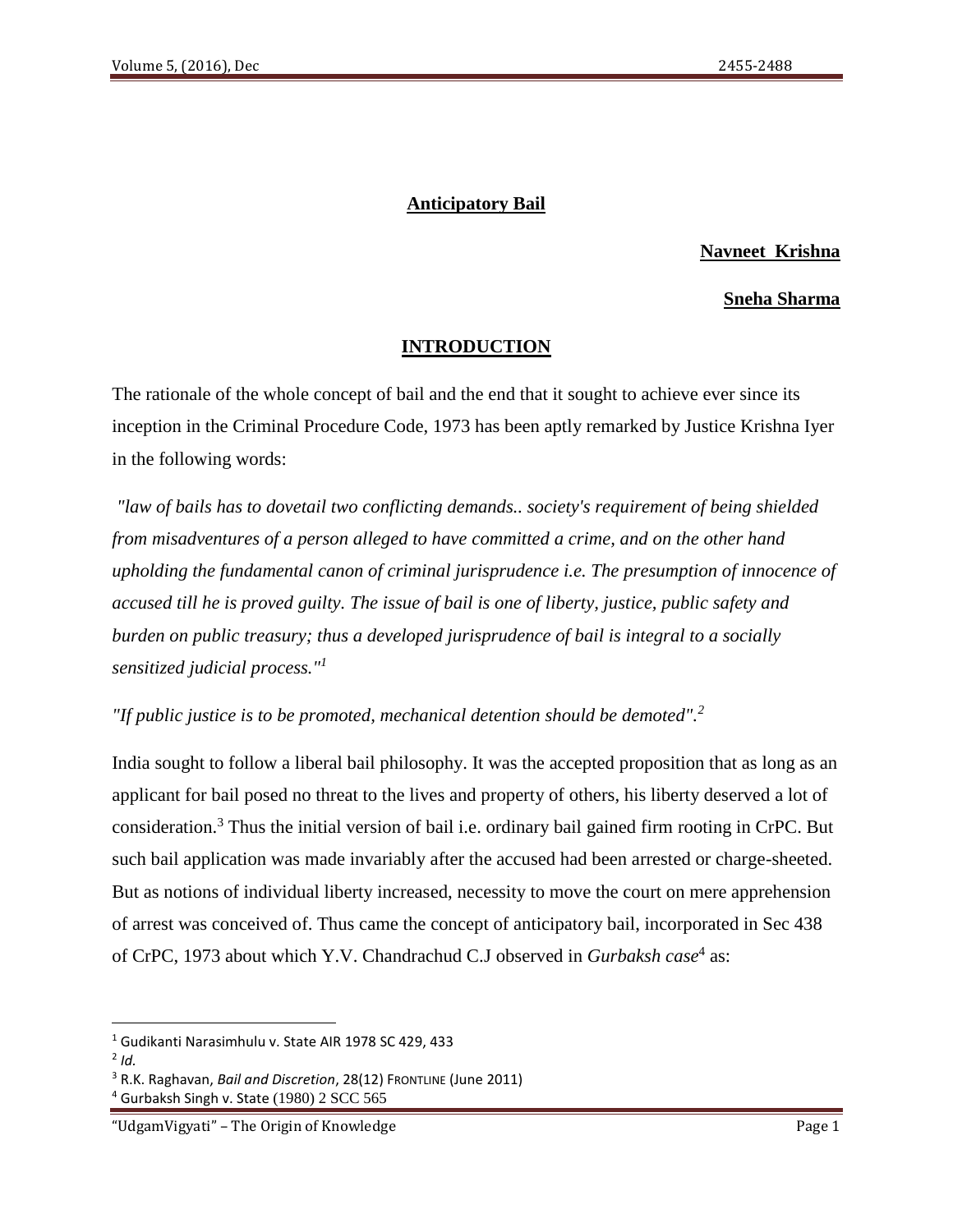*"A person who has yet to lose his freedom by being arrested asks for freedom in the event of arrest. That is the stage at which it is imperative to protect his freedom so to give full play to the presumption that he is innocent."<sup>5</sup>*

Plethora of case laws upheld that anticipatory bail as a weighty concept that courts could use with great care to protect innocent individuals from shame and ignominy at the hands of unscrupulous members of society. Given the vast discretion and lack of statutory guidelines, lots of inconsistencies and ambiguities have developed leading to the erosion of objective of anticipatory bail. Moreover various statutes have impeded significance of anticipatory bail. This study looks into the concept of anticipatory bail, the practice of courts while granting them and the ramifications of such legislations fettering anticipatory bail.Anticipatory Bail: History, Rationale and Statutory Provision

## **HISTORY**

The provisions concerning granting of bail were conspicuous by their presence through sections 496, 497 and 498 of CrPC, 1898. But there was no provision specially dealing with the grant of anticipatory bail. Thus judicial opinion of High Courts were conflicting on the issue whether a person can apply for release on bail in anticipation of arrest or detention as many HCs have upheld the view that anticipatory bail is repugnant to the provisions of CrPC, 1898 while others held that a person against whom an FIR has been lodged being 'a person accused of an offence'<sup>6</sup> is entitled to bail if he appears before the court and applies for bail.

In the midst of these conflicting judicial opinions, the Code of Criminal Procedure Bill, 1970 was drafted in which Clause 447 provided for anticipatory bill. It conferred on the HC and Sessions Court a wholly new and independent power for granting anticipatory bail in the following terms

<sup>5</sup> *Id.* at 574

<sup>6</sup> M.P. Sharma v. Satish Chandra AIR 1954 SC 300

<sup>&</sup>quot;UdgamVigyati" – The Origin of Knowledge Page 2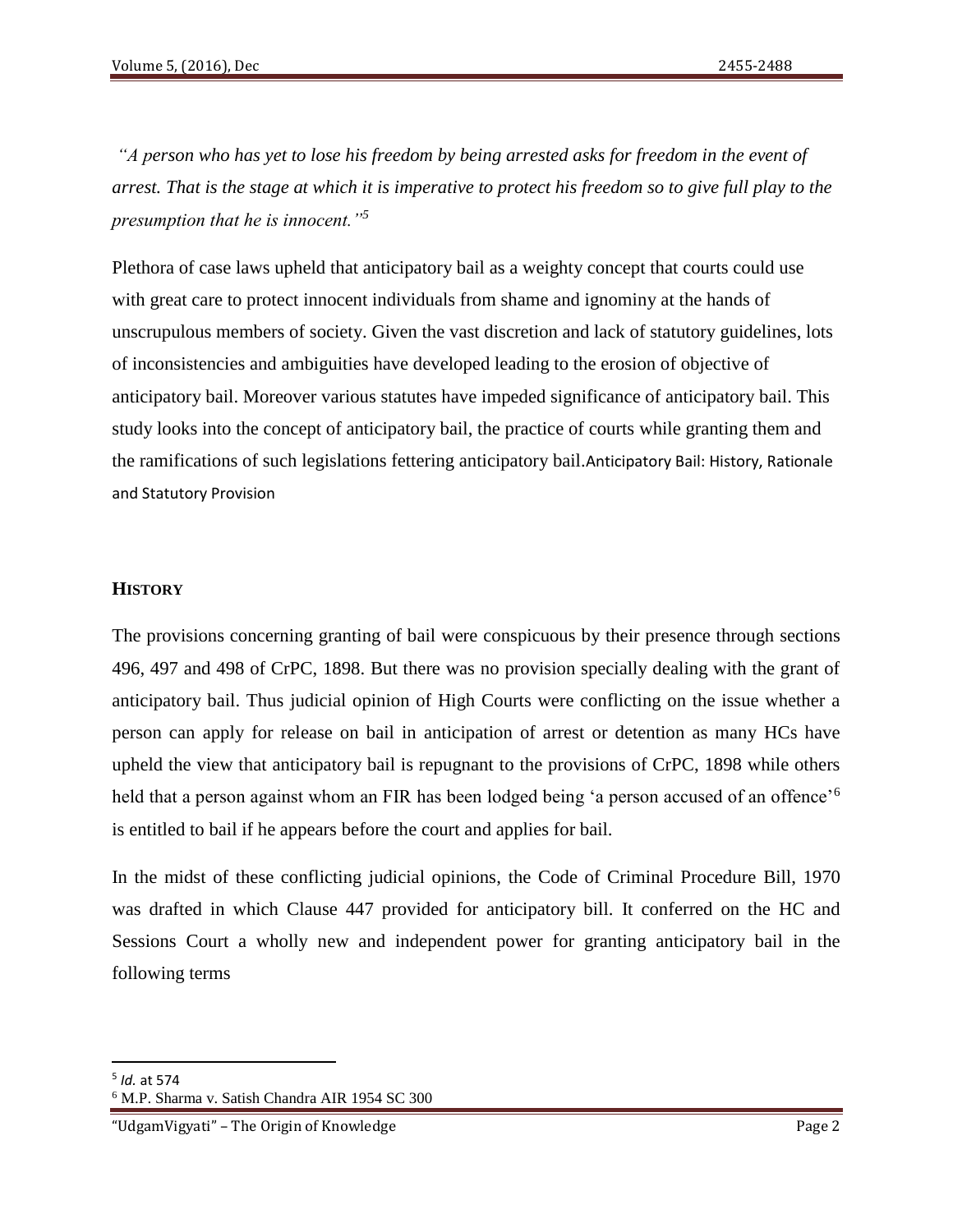".. enabling the superior courts to grant anticipatory bail i.e. a direction to release a person on bail issued even before the person is arrested… special provision is being made that the court granting anticipatory bail may impose such condition as it thinks fit.."

The genesis of this code can be found in the  $41<sup>st</sup>$  Report of the Law Commission<sup>7</sup> which lays down the rationale for the necessity of anticipatory bail as

"..because sometimes influential person try to implicate their rivals in false case for the purpose of disgracing them or getting them detained in jail for some days. In recent times, with the accentuation of political rivalry, this tendency is showing signs of steady increase. Apart from false cases, where there are reasonable grounds for holding that a person accused of an accused of an offence is not likely to abscond or otherwise misuse his liberty while on bail, there seems no justification for him to stay in prison for some days and then apply for bail."

#### **POST INCORPORATION OF ANTICIPATORY BAIL IN CRPC, 1973**

Section 438 of CrPC deals with anticipatory bail and has undergone many amendments, latest being in 2005.<sup>8</sup> It exhaustively lays down the procedural guidelines and considerations to be taken by Court<sup>9</sup> while granting Anticipatory bail and conditions it can impose after granting it.<sup>10</sup>

The considerations are nature/gravity of accusation, previous criminal records/antecedents of the accused, possibility of the applicant fleeing from justice, malafide intention behind the accusation. The conditions which can be imposed are (i) imposing compulsory attendance as and when required by the police officer, (ii) the applicant would not make any inducement, threat or promise to any person acquainted with the facts of the case so as to dissuade him from making any disclosures, (iii) Not leave India without permission of court, (iv) any other condition as laid down in Sec 437(3)

<sup>7</sup> Law Commission of India,REPORT NO 41: The Code of Criminal Procedure, 1898.

<sup>8</sup> CrPC (Amendment) Act, 2005

 $9^{\circ}$  CrP.C., 1973 § 438(1), 438(1A), 438(1B)

<sup>10</sup> CrP.C., 1973 § 438(2)

<sup>&</sup>quot;UdgamVigyati" – The Origin of Knowledge Page 3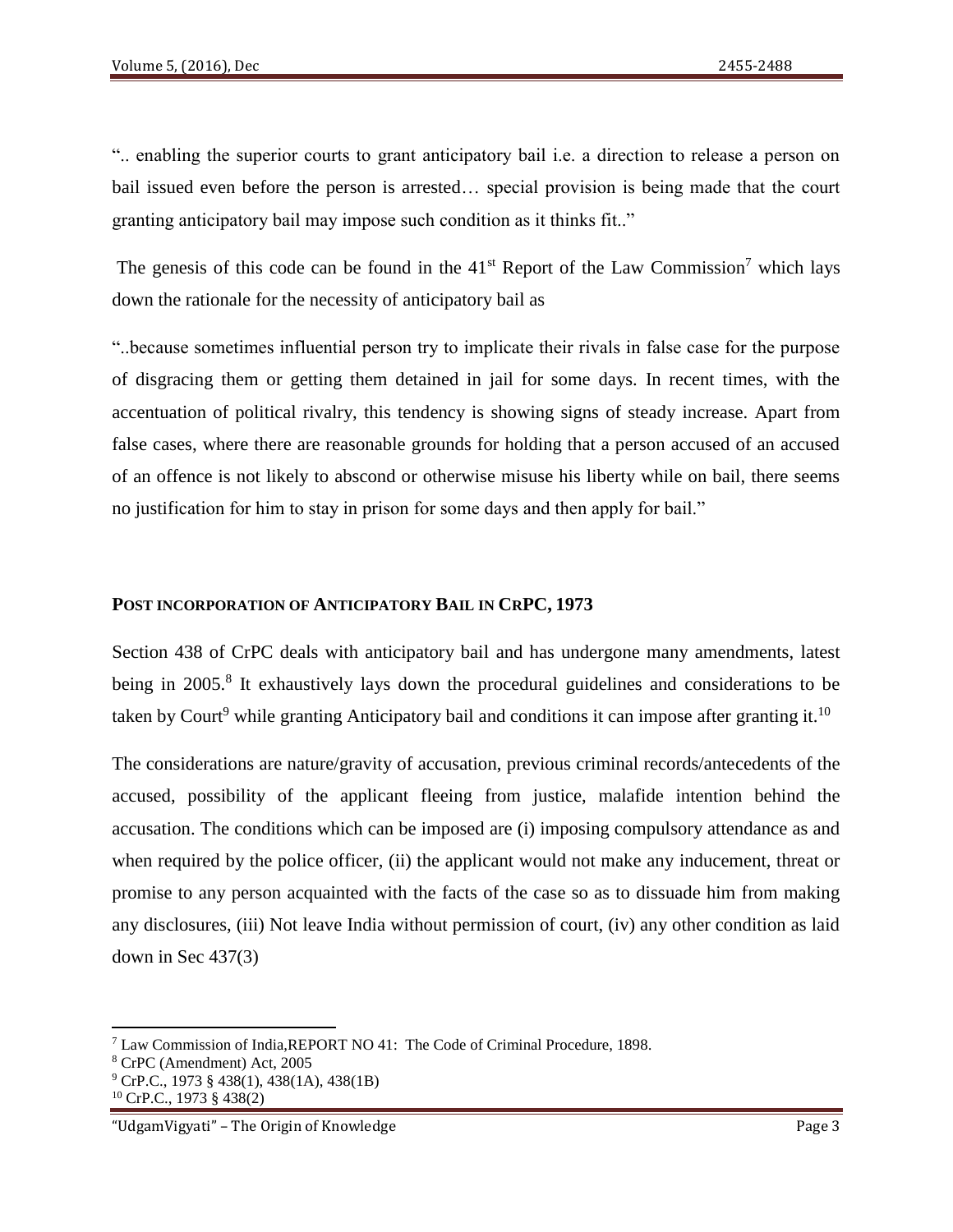### **RATIONALE**

The object of anticipatory bail is ensuring freedom till the regular bail application is decided.<sup>11</sup> It is an issuance of a direction that the moment a person is arrested, if he has already obtained an order from the sessions judge or the High Court, he would be released immediately without having to undergo the rigors of jail even for a few days that would otherwise be inevitable if he has to apply for bail after arrest.

The legislative intention in instituting this provision has been to see that in non-bailable offences liberty of the subject is not put to jeopardy on frivolous grounds at the instance of unscrupulous, irresponsible persons or officers. In *Gurbaksh Singh case<sup>12</sup>* it has been laid down that a person seeking anticipatory bail is still a free man entitled to the presumption of innocence. Preserving the freedom of an individual and sanctity of Article 20(2), 21 are of cardinal importance.<sup>13</sup> It is only when public interest is at stake that application should be refused.

Thus anticipatory bail is a great departure from ordinary bail as it is a pre-arrest legal process which confers conditional immunity from arrest while the later is a post-arrest order.<sup>14</sup> It is only on arrest that the order granting 'anticipatory bail' becomes operative.<sup>15</sup>

The provisions of Anticipatory bail are applicable to non-bailable offence, whether cognizable or non-cognizable, in apprehension of an arrest.<sup>16</sup> The section makes it incumbent that there must be an existing accusation of a person having already committed a non-bailable offence and also a reasonable apprehension based on existing facts that he may be arrested.<sup>17</sup> However filing of an FIR is not a condition precedent for grant of anticipatory bail as it can be applied anytime till the

 $\overline{a}$ <sup>11</sup> K.L. Verma v. State (1998) 9 SCC 348

<sup>12</sup> *Supra* note 4

<sup>13</sup> *Id.* at 579

<sup>14</sup> Pokar Mal v. State AIR 1985 SC 969

<sup>&</sup>lt;sup>15</sup> Balchand Jain v. State AIR 1977 SC 366

<sup>16</sup> Suresh Vandeva v. State 1978 CrLJ 677 (Del)

<sup>17</sup> Gurnam Singh v. State 1985 Cr LJ 1462 (P&H)

<sup>&</sup>quot;UdgamVigyati" – The Origin of Knowledge Page 4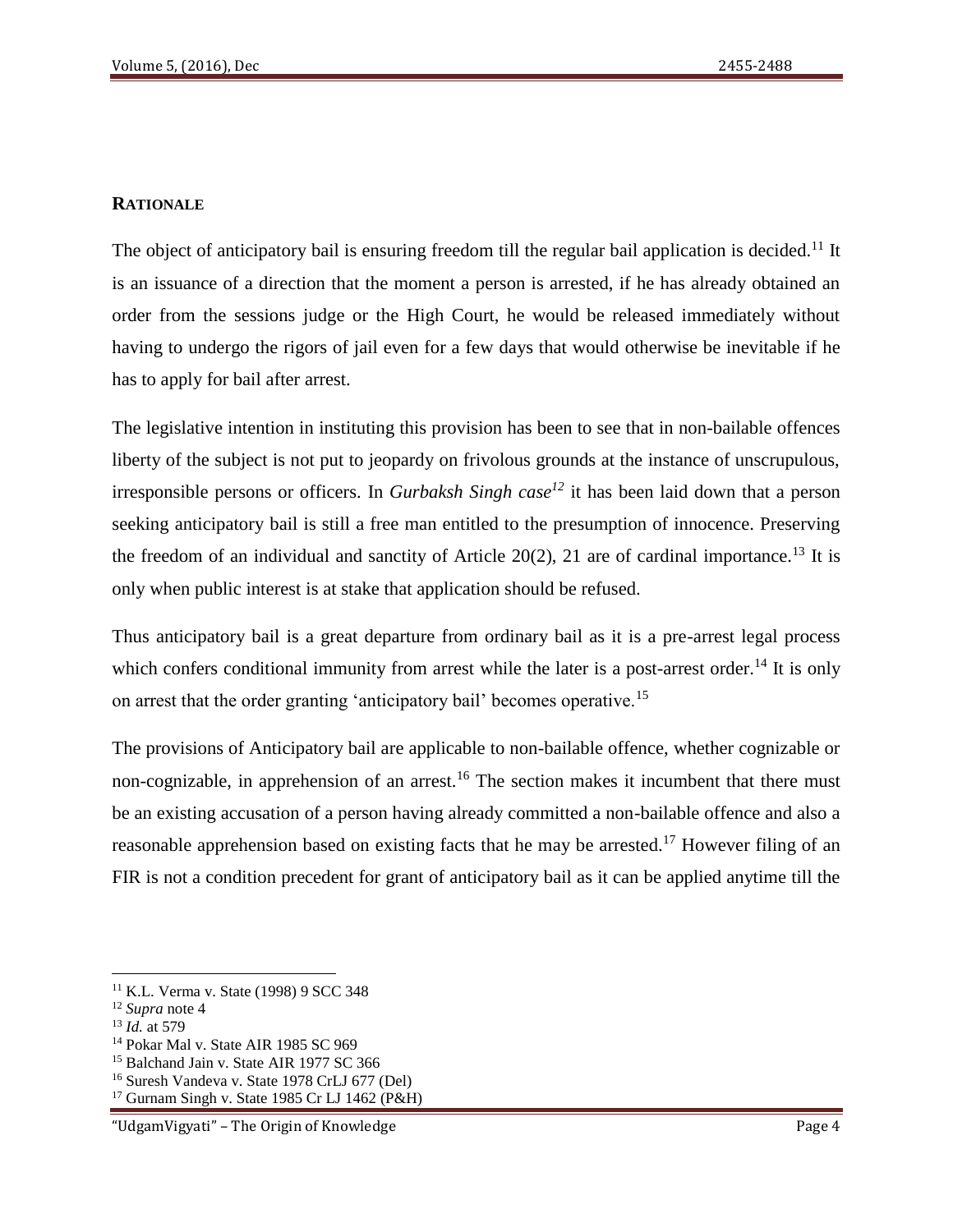applicant has not been arrested, provided the court is satisfied of its necessity.<sup>18</sup> But after warrant of arrest has been issued, anticipatory bail should not be granted.<sup>19</sup>

But Section 438 does not give any jurisdiction to the judiciary to direct the police not to arrest at all, especially if his application is pending under s.438 CrPC, as that would amount to hampering the investigation itself.<sup>20</sup> Applicants cannot use anticipatory bail to be blanket immunity from arrest and so courts must be careful while granting it so that its sanctity doesn't diminish.

 $\overline{\phantom{a}}$ 

<sup>20</sup> State of Haryana v. Bhajanlal AIR 1992 SC 604

<sup>18</sup> *Supra* note 4 at 673.

<sup>&</sup>lt;sup>19</sup> Ram Lal v. State of Punjab 1976

<sup>&</sup>quot;UdgamVigyati" – The Origin of Knowledge Page 5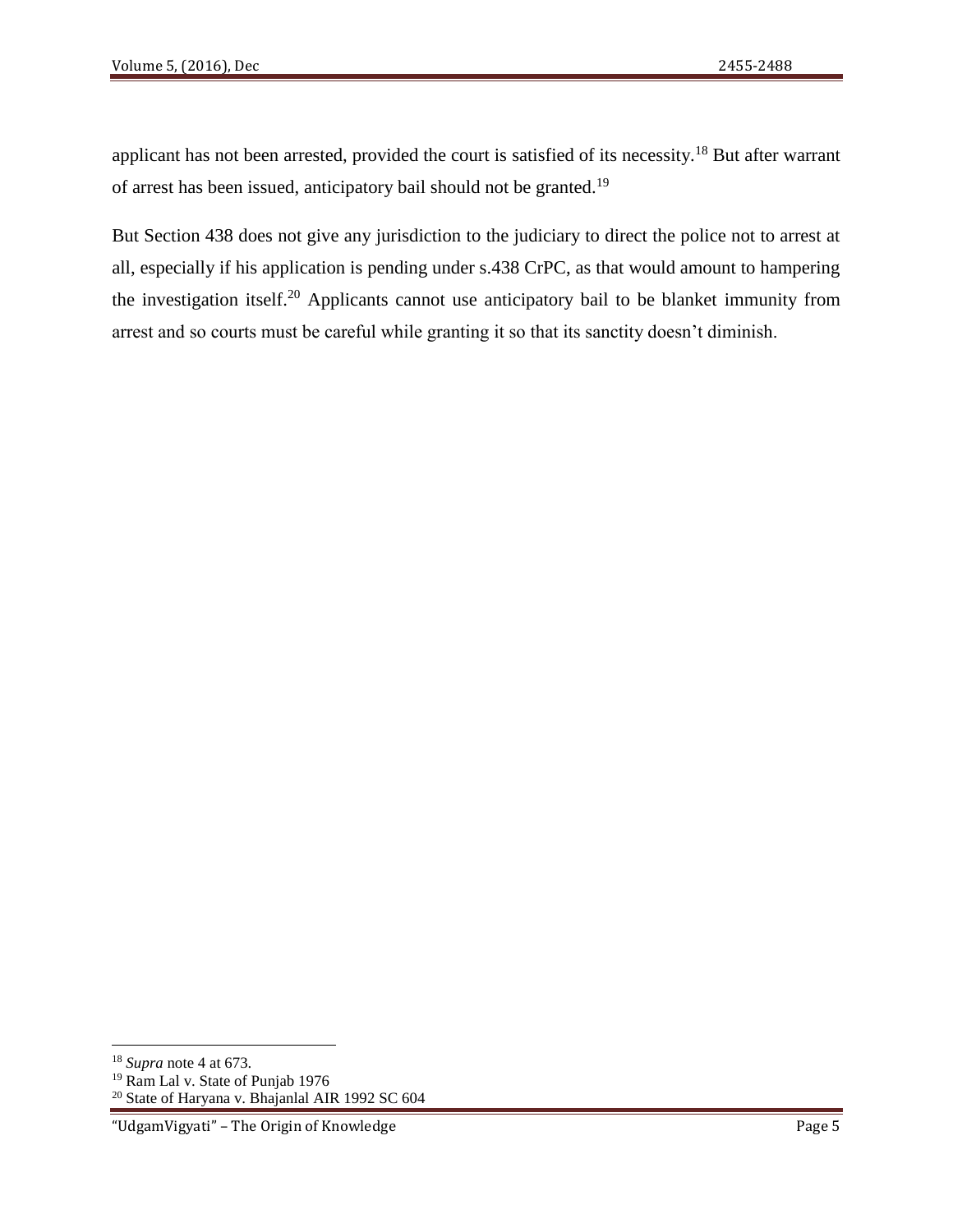## **CHAPTER II – PRACTICE RELATING TO GRANT OF ANTICIPATORY BAIL**

The practices of court while granting anticipatory are subject to the following:

Before court can grant anticipatory bail u/s 438 CrPC, applicant must show that there has been an accusation and he has 'reason to believe' and not just 'reason to suspect' that he may be arrested of a non-bailable offence by a competent person.<sup>21</sup> Thus the consideration is from the outlook of an ordinary prudent man, which is to be examined by the court objectively since the section doesn't contemplate giving blanket immunity. Court, after overall consideration of facts and circumstances of the case, may accept/reject the prayer on merits.<sup>22</sup> Court should not leave it to the magistrate to decide since Duty is cast not to prejudice investigation and at the same time not to jeopardize individual liberty.<sup>23</sup>

The Constitution bench in *Gurbaksh Singh case* has correctly made the observation that Legislature has conferred wide discretion on the High Court and Court of sessions that "if it thinks fit, it can direct that the applicant be released on anticipatory bail" as it would be difficult for the legislature to enumerate the conditions under which anticipatory bail could be granted. $24$ It is also of the opinion that the wide and explicit words used in S. 438 must be given their full effect and the beneficent provisions must be saved and not jettisoned.<sup>25</sup> Thus while granting anticipatory bail, in the light of facts and circumstances in the case, court may include such conditions as laid down in clauses (i) to (iv) of sub-section (2) as it may think fit.

While passing order of anticipatory bail, court has to consider the nature of accusation, the nature of evidence based on which conviction will entail, the character, behavior means and standing of the accused, the circumstances peculiar to the accused, the possibility of securing the presence of the accused at the trial, reasonable apprehension of prosecution evidence being tampered with,

 $\overline{\phantom{a}}$ <sup>21</sup> Nandram v. State of Rajasthan 1979 CrLR 399

<sup>22</sup> Puran Singh v. Ajit Singh 1985 Cr LJ 897 (P&H)

<sup>&</sup>lt;sup>23</sup> D.C. Pande, Criminal Law and Procedure, 15 ANNUAL SURVEY OF INDIAN LAW 169, 184(1973)

<sup>24</sup> *Supra* note 4.

<sup>25</sup> *Id.* at 678.

<sup>&</sup>quot;UdgamVigyati" – The Origin of Knowledge Page 6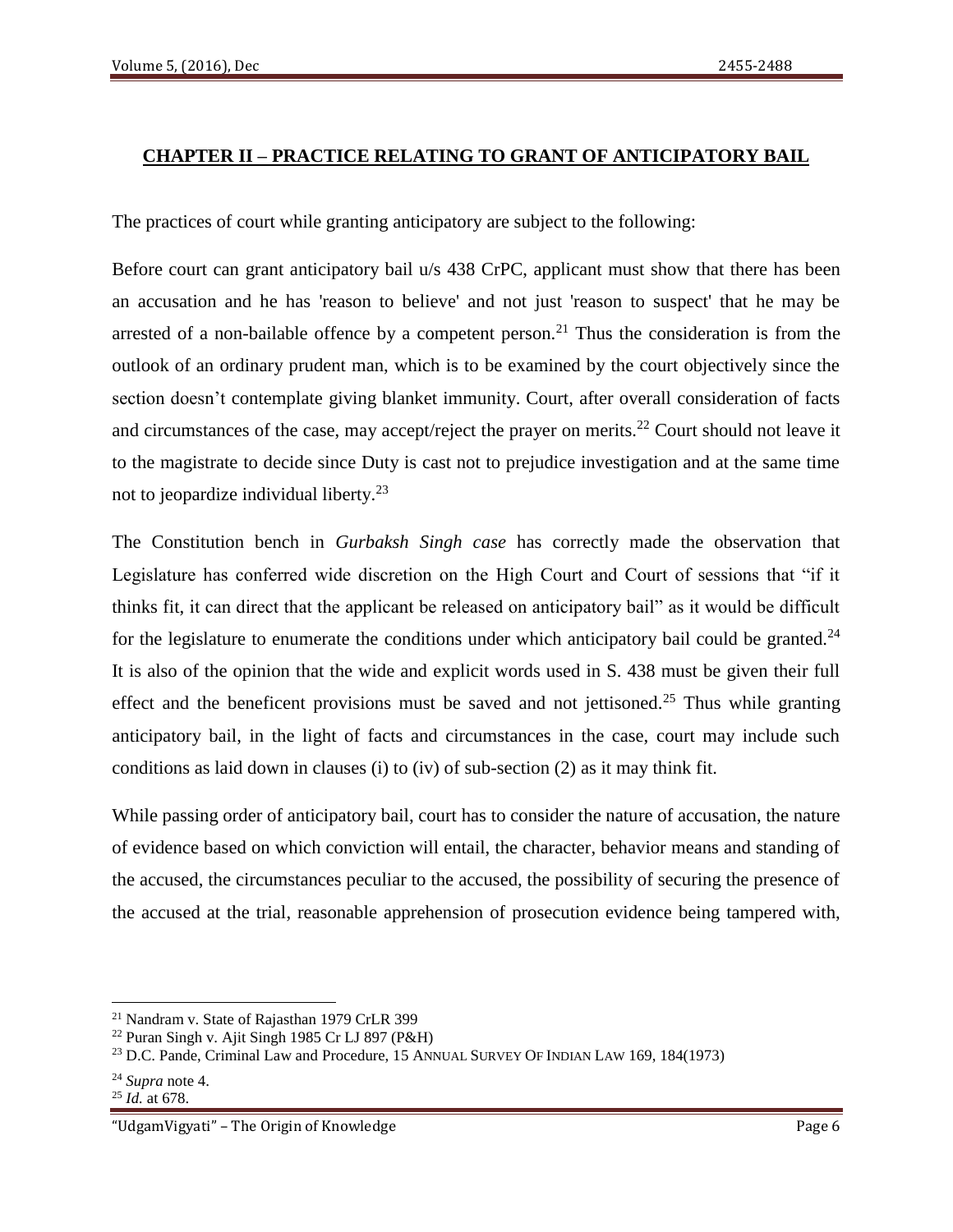the larger interest of the public or the state<sup>26</sup>, likelihood of repeating similar offence, severity of likely punishment in case prosecution succeeds.<sup>27</sup>

Supreme Court in unmistakable terms has laid down that from various sections of CrPC, grant of bail is the rule and refusal is the exception.<sup>28</sup> However Public interest, though it sounds vague, has been held to be a vardstick in refusing to grant bail.<sup>29</sup> In *Samunder Singh v. State of Rajasthan*<sup>30</sup> it was observed that High Courts should not grant anticipatory bail in dowry death cases. In *Murali Dharan v. State*<sup>31</sup> bail was not granted in an accusation of death of large number of persons due to spurious liquor distilled by him.

In *Kiran Devi v. State of Rajasthan*<sup>32</sup>, *State v. Sanjay Gandhi*<sup>33</sup> it has been held that anticipatory bail should not be granted in murder case when investigation is still pending. But RL Jalappa v. Delhi Police Establishment by citing *Gurbaksh Singh case* has held to the contrary. The mere heinous nature of the offence is no ground for refusing the anticipatory bail. The higher echelons of judiciary must apply its own mind to the question and decide whether the relief can be granted or not.<sup>34</sup>

As regards procedural aspects, the jurisdiction of a court arises with reference to a non-bailable offence where the person apprehends arrest and not the court within his domicile. But a court has no jurisdiction to grant anticipatory bail to a person against whom case has been registered in another state.<sup>35</sup> Anticipatory bail application can be moved either in HC or court of sessions as both have concurrent jurisdiction. But ordinary practice is lower court should first be moved; HC can be moved in first instance only in exceptional circumstances, which petitioner must establish.<sup>36</sup>

<sup>26</sup> Prahlad Singh v. NCT Delhi (2001) 2 LRI 636, Pokar Ram v. State of Rajasthan 1985 CrLJ 1175

<sup>27</sup> Jagannath v. State 1981 CrLJ 1808 (Bom)

<sup>&</sup>lt;sup>28</sup> State v. Jagjit Singh AIR 1962 SC 253

<sup>29</sup> KK Jerath v. UT (Chandigarh) AIR 1998 SC 1934

<sup>30</sup> AIR 1987 SC 737

<sup>31</sup> [2001] 2 LRI 1136

<sup>32</sup> 1988 SCC (Cri) 106

<sup>33</sup> AIR 1978 SC 961

 $34$  PV RAMAKRISHNA, LAW OF BAILS 294(7<sup>th</sup> Ed., 2008)

<sup>&</sup>lt;sup>35</sup> R.V. KELKAR, CRIMINAL PROCEDURE CODE 310(5<sup>th</sup> Ed., 2008)

<sup>36</sup> Chanda Erafpa v. State 1989 CrLJ 2045 (Kant)

<sup>&</sup>quot;UdgamVigyati" – The Origin of Knowledge Page 7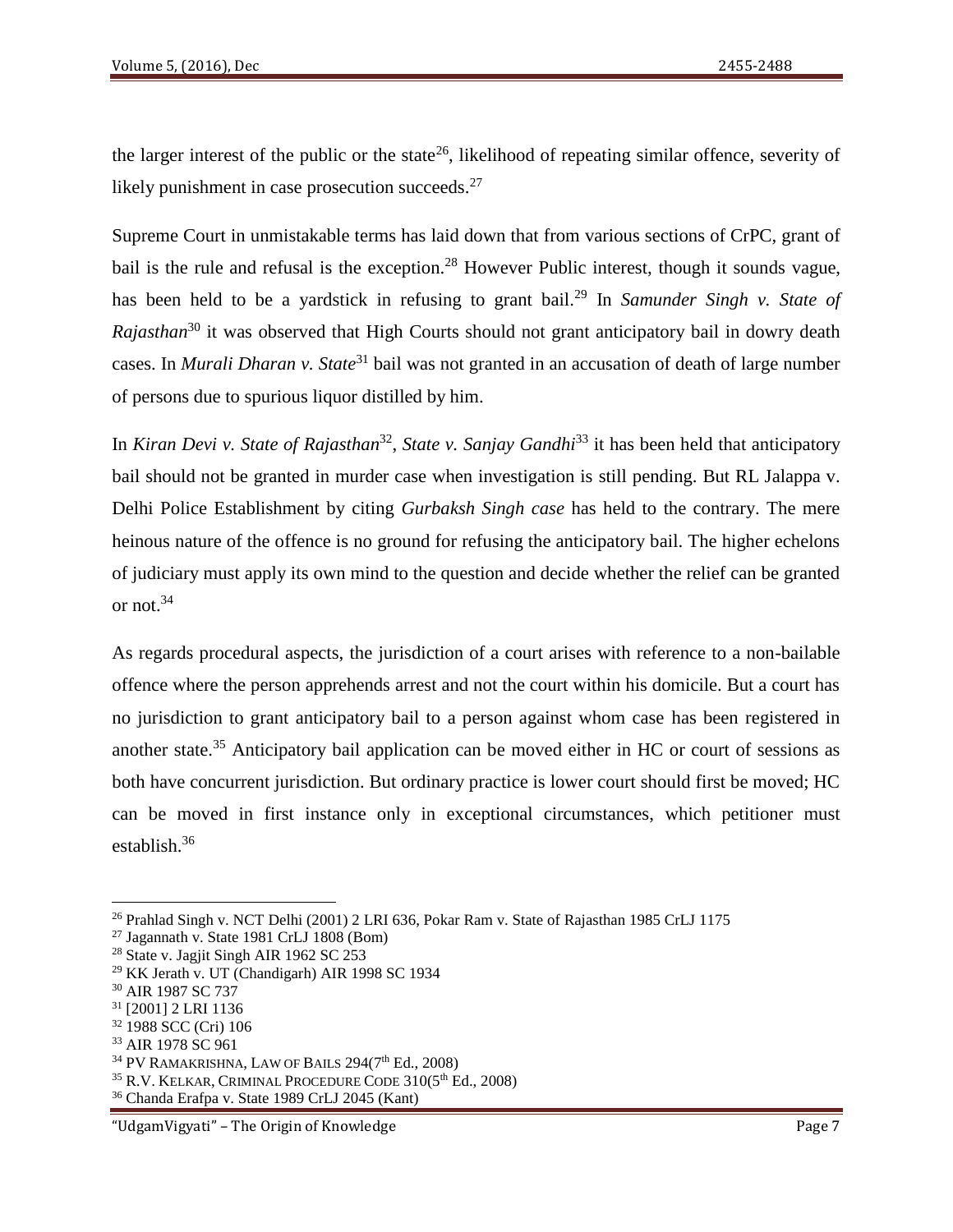Earlier judicial practice involved serving notice to Public Prosecutor before passing a final order of anticipatory bail even though ex-parte order can be passed.<sup>37</sup>. Similarly there was divergence regarding presence of applicant during final hearing.

These conditions and/or practices though initiated in first instance in individual cases, being based on sound reason, logic, and rationale, have developed into customary practices before crystallizing into binding precedents many of which the amendment of 2005 has formally included in the section.<sup>38</sup> The 203rd Law Commission report's principal objection is against Sec 438(1B), where apprehension is that the suspect, present during final hearing, could be arrested as soon as Sessions Court rejects his anticipatory bail application thus denying him the right to move higher courts for relief/appeal. The Commission considers this as erosion of sanctity of anticipatory bail; similarly statutory provisions have also caused erosion which will be dealt in next chapter.

l

<sup>37</sup> Balchand Jain v. State, 1977 Cr LJ 225 (SC)

<sup>38</sup> CrPC 438 (1A)(1B)

<sup>&</sup>quot;UdgamVigyati" – The Origin of Knowledge Page 8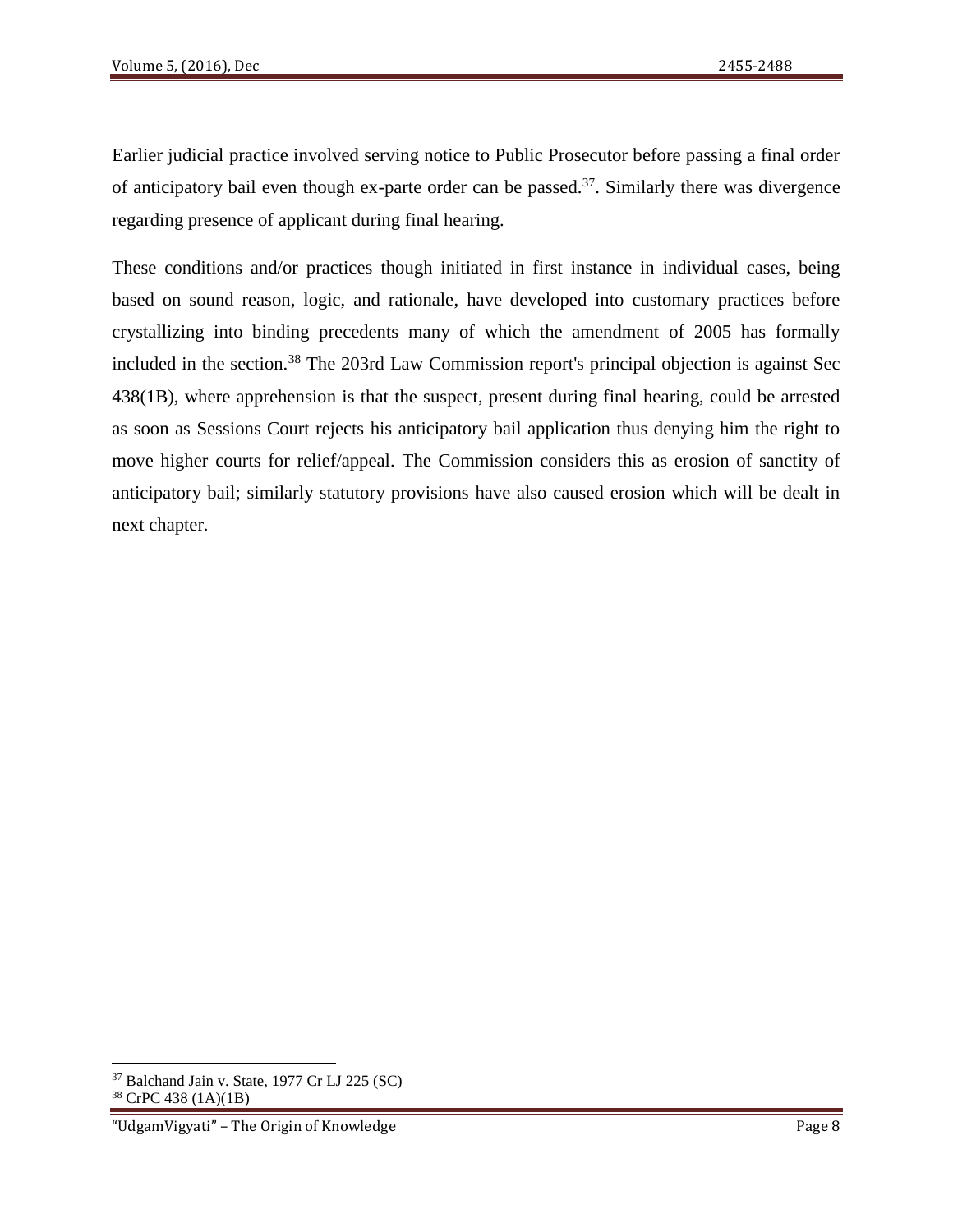## **CHAPTER III – ROLE OF STATUTES IN RESTRAINING ANTICIPATORY BAIL**

In this chapter we look into the statutes which restrain applicability of s.438.

## **S.C. & S.T. (PREVENTION OF ATROCITIES) ACT** <sup>39</sup>

Section  $18^{40}$  of the act excludes the operation of section 438 of CrPC in relation to the offence made punishable under section 3 of the Act. The constitutionality of section 18 of the Act was challenged <sup>41</sup> on the ground that it violated article 21 of the Constitution. The Court held that no violation of article 21 was involved since section 438 of CrPC was not an integral part of article 21 and the offences enumerated in section 3 of the Act are of distinct and separate class requiring different enforcement laws. The issue has to be examined in the context of social conditions prevailing and if the anticipatory bail was made available to the persons alleged to have committed such offences, there was every likelihood of misusing their liberty while on anticipatory bail to terrorize victims and to prevent a proper investigation. However even if prima facie offence is not made out, anticipatory bail can be granted<sup>42</sup>. Despite the bar of section 18, application for anticipatory bail can be entertained only when it is shown from a plain reading of F.I.R. that facts do not constitute offence under S.C. and S.T. (Prevention of Atrocities) Act.<sup>43</sup>

## **BAIL TO ACCUSED CHARGED UNDER TADA**<sup>44</sup> **.**

When an accused is charged with scheduled offence under the Terrorist Affected Areas (Special Courts) Act, the High Court has no jurisdiction to grant anticipatory bail to such a person in view of section 15(4) of the Terrorist Affected Areas (Special Courts) Act.<sup>45</sup> Section 20(7) of TADA is intra vires article 14 of the Constitution in that the persons charged with the commission of Terrorist Act fall under a category which is distinct from the class of persons charged with

 $\overline{a}$ 

<sup>39</sup> Act No. 33 of 1989

<sup>40</sup> *Id.* § 18

<sup>41</sup> State v. Ram Kishna 1995 SCC (Cri) 439

<sup>42</sup> Tharam v. State 1998 (1) Crimes 310 (Mad).

<sup>43</sup> Virendra Singh v. State 2000 Cr LJ 2899 (Raj-FB)

<sup>44</sup> Terrorist and Disruptive Activities (Prevention) Act, 1985

<sup>45</sup> Terrorist Affected Areas (Special Courts). Act, 1992

<sup>&</sup>quot;UdgamVigyati" – The Origin of Knowledge Page 9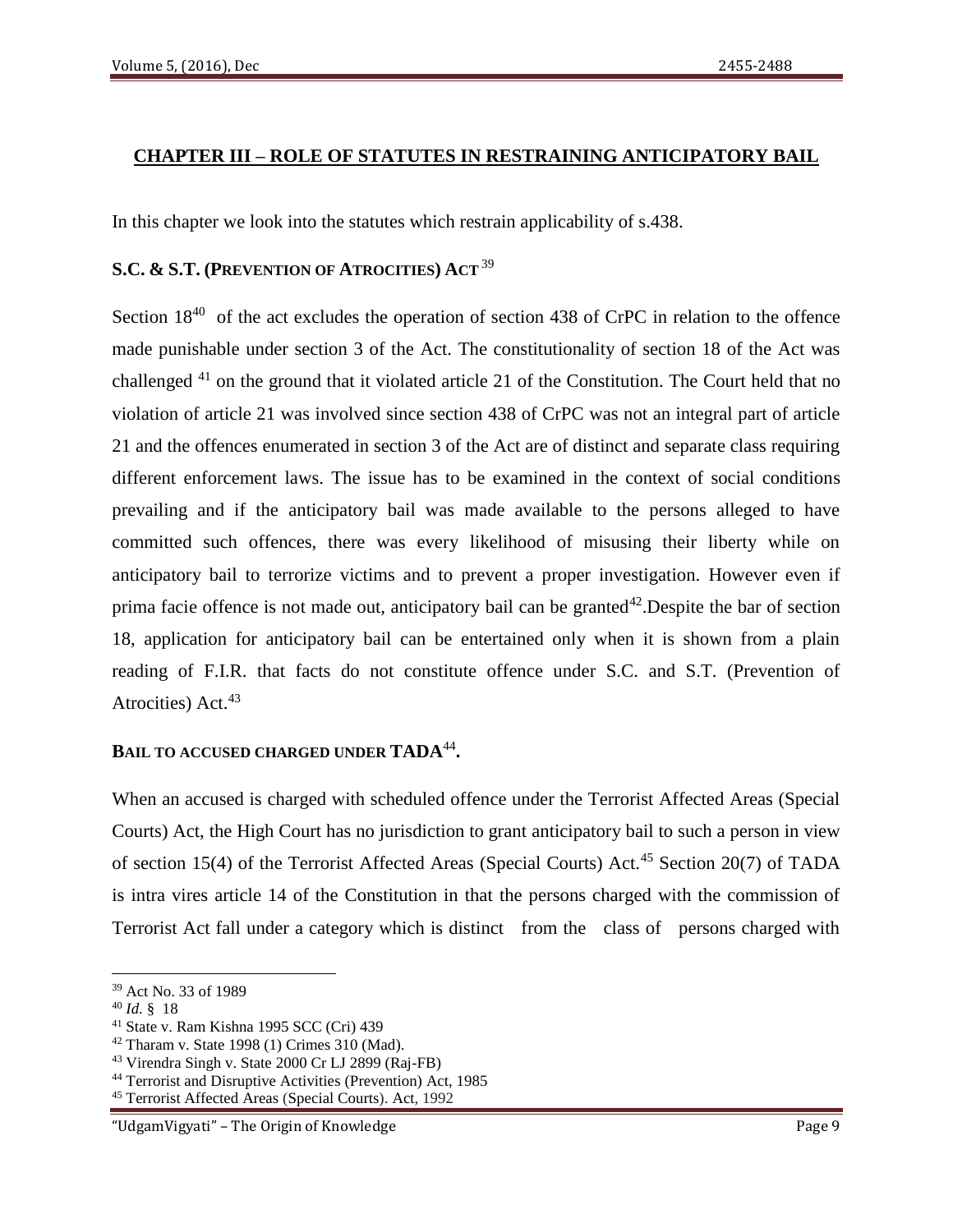commission of offences under the I.P.C. or other statutes. Anticipatory bail can be denied in such a case. Providing the benefit of anticipatory bail to "terrorists and disruptionists" would defeat the purpose for which the provision on anticipatory bail was recommended by the law commission as crime of terrorism cannot be treated in the same way as other crimes. <sup>46</sup>

Section 438 does not apply to enable grant of anticipatory bail to a person apprehending arrest for a contravention of the Defence of India Rules, 1971 or orders made therein, because section 438 is superseded by rule 184 of the D.I.R.<sup>47</sup> The conditions required by rule 184 must be impliedly imported in section 438 while the court exercises its power under section 438 in offences contemplated by rule 184.

## **OMISSION OF S.438 IN UTTAR PRADESH**

The state Legislature repealed Section 438 through an amending act in 1976 during the Emergency.<sup>48</sup>The reason for omitting the provision was that the High Court had been interfering in the FIR and the arrest procedures of the police.<sup>49</sup>. The Supreme Court in *Som Mittal v State*<sup>50</sup> has said that in the absence of a provision for anticipatory bail, the Allahabad High Court has to deal with a large number of writ petitions for stay or arrest of quashing of complaints under the extraordinary jurisdiction of High Courts under section 482 of the CrPC which is unnecessarily increasing the work load of court and adding to the arrears, apart from the hardship to the public, and overcrowding in jails.

The West Bengal CrPC Act<sup>51</sup> lays down special guidelines with respect of anticipatory bail, that the court has to dispose of application within thirty days and final order would not be given without giving seven days notice to State to present its case.

<sup>46</sup> Kartar Singh v. State of Punjab 1994 (3) SCC 567

<sup>47</sup> State v. Shantilal, 1976 Cr LJ 256 (MP).

<sup>48</sup> U.P. Act No. 16 of 1976.

<sup>49</sup> Law Commission of India,REPORT NO 154(II): The Code of Criminal Procedure, 1973.

<sup>50</sup> AIR 2008 SC 1126

<sup>51</sup> W.B. Act 25 of 1990

<sup>&</sup>quot;UdgamVigyati" – The Origin of Knowledge Page 10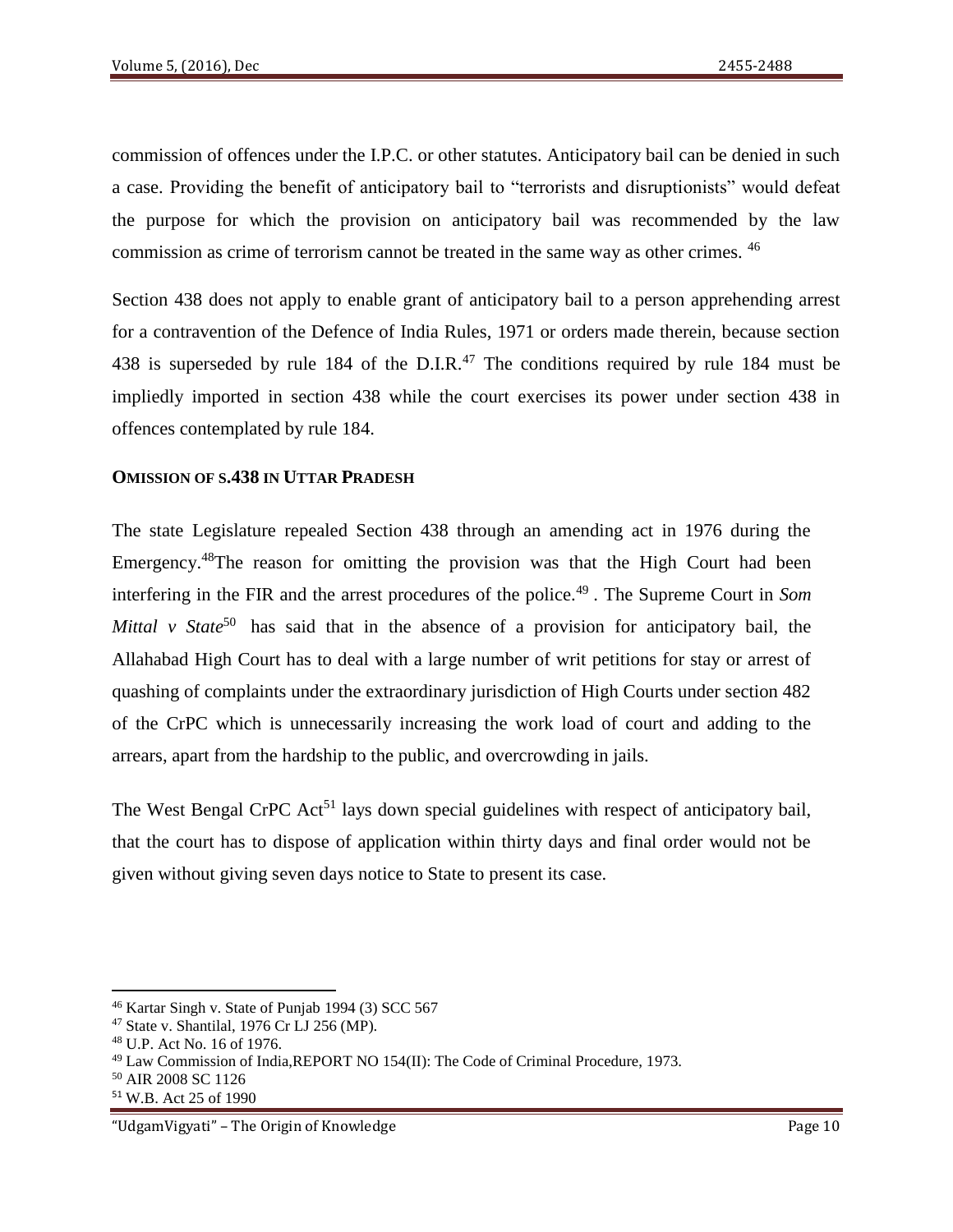The recent Communal Violence bill<sup>52</sup> drafted with the aim to check communal violence has made no provision for anticipatory bail and is being criticized for the same as there would be false FIRs.

 $\overline{a}$ 

<sup>&</sup>lt;sup>52</sup> Prevention Of Communal And Targeted Violence (Access To Justice And Reparations) Bill, 2011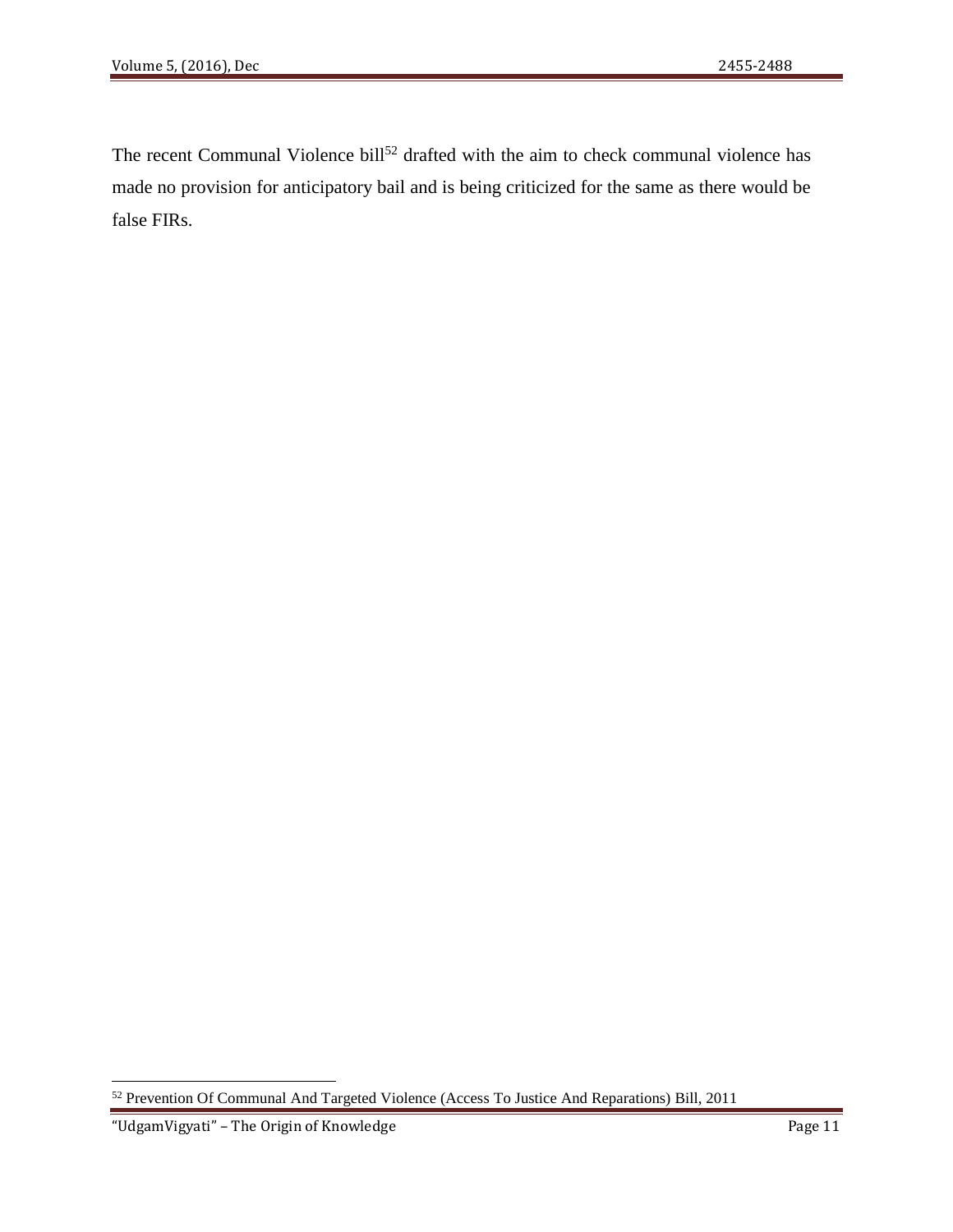# **CONCLUSION**

The discretion which has been wisely conferred on the courts in matters of granting of anticipatory bail is indeed wide and it cannot be reduced to straitjacket formula. *"..no hard and fast rules can be laid down in discretionary matters like the grant or refusal of bail."*<sup>53</sup>

Thus there are varying standards, ambiguities and loopholes in the law which results in misuse of its advantage by undeserving persons. At the same time there has been erosion of its sanctity by some inconsistent judgements and legislations having a deleterious impact on justice. The balance of personal liberty and societal impact has always been tough which courts should strive to achieve

 $\overline{a}$ 

<sup>53</sup> *Supra* note 4 at 580

<sup>&</sup>quot;UdgamVigyati" – The Origin of Knowledge Page 12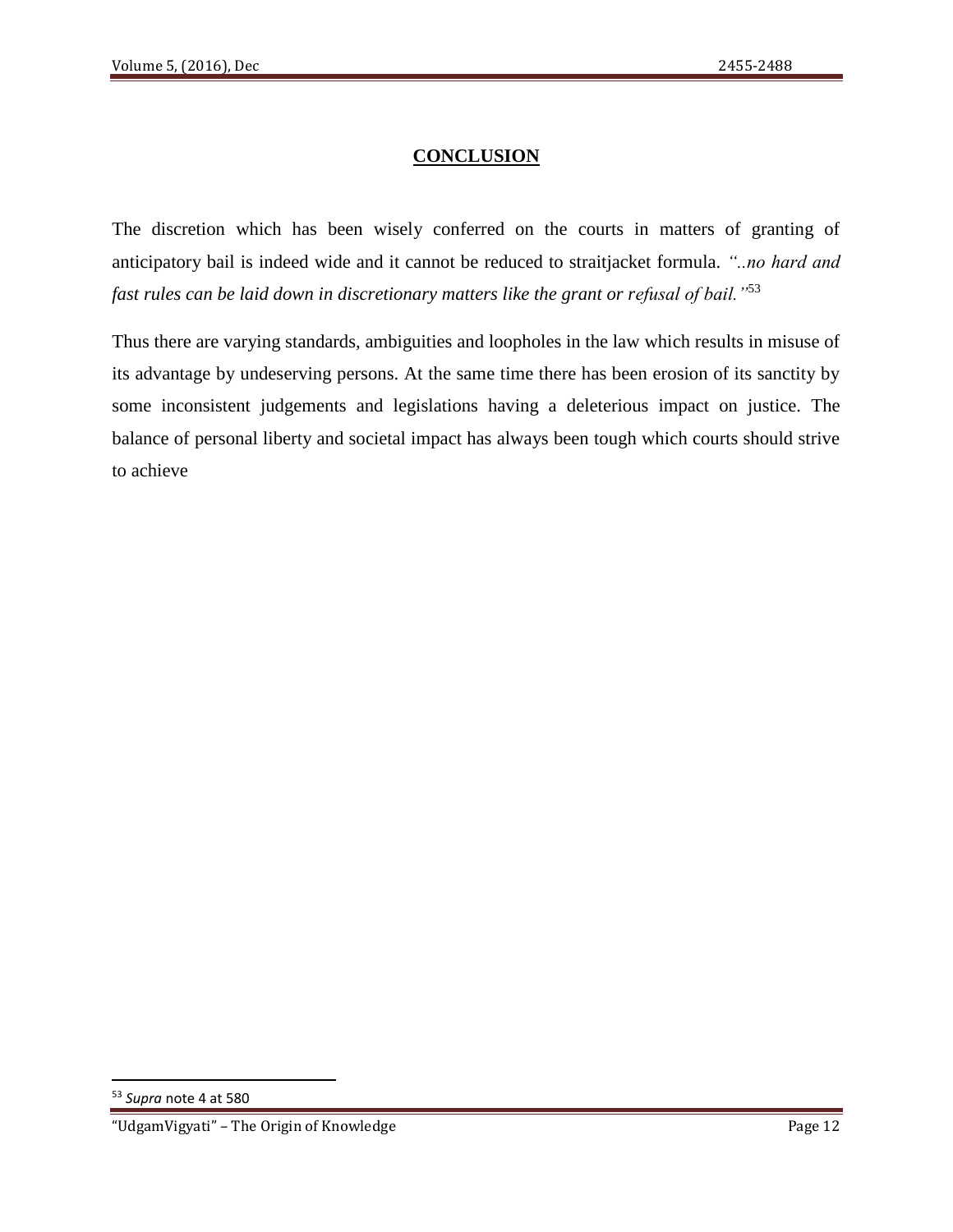# **BIBLIOGRAPHY**

### **PRIMARY SOURCES**

- Gudikanti Narasimhulu v. State AIR 1978 SC 429
- Gurbaksh Singh v. State (1980) 2 SCC 565
- M.P. Sharma v. Satish Chandra AIR 1954 SC 300
- K.L. Verma v. State (1998) 9 SCC 348
- Pokar Mal v. State AIR 1985 SC 969
- Balchand Jain v. State AIR 1977 SC 366
- Suresh Vandeva v. State 1978 CrLJ 677 (Del)
- Gurnam Singh v. State 1985 Cr LJ 1462 (P&H)
- Ram Lal v. State of Punjab AIR 1966 P&H 374
- State of Haryana v. Bhajanlal AIR 1992 SC 604
- Nandram v. State of Rajasthan 1979 CrLR 399
- Puran Singh v. Ajit Singh 1985 Cr LJ 897 (P&H)
- Prahlad Singh v. NCT Delhi (2001) 2 LRI 636
- Pokar Ram v. State of Rajasthan 1985 CrLJ 1175
- Jagannath v. State 1981 CrLJ 1808 (Bom)
- State v. Jagjit Singh AIR 1962 SC 253
- KK Jerath v. UT (Chandigarh) AIR 1998 SC 1934
- Chanda Erafpa v. State 1989 CrLJ 2045 (Kant)
- Balchand Jain v. State, 1977 Cr LJ 225 (SC)
- State v. Ram Kishna 1995 SCC (Cri) 439
- Tharam v. State 1998 (1) Crimes 310 (Mad).
- Virendra Singh v. State 2000 Cr LJ 2899 (Raj-FB)
- Kartar Singh v. State of Punjab 1994 (3) SCC 567
- State v. Shantilal, 1976 Cr LJ 256 (MP).
- Som Mittal v State AIR 2008 SC 1126
- Terrorist and Disruptive Activities (Prevention) Act, 1985